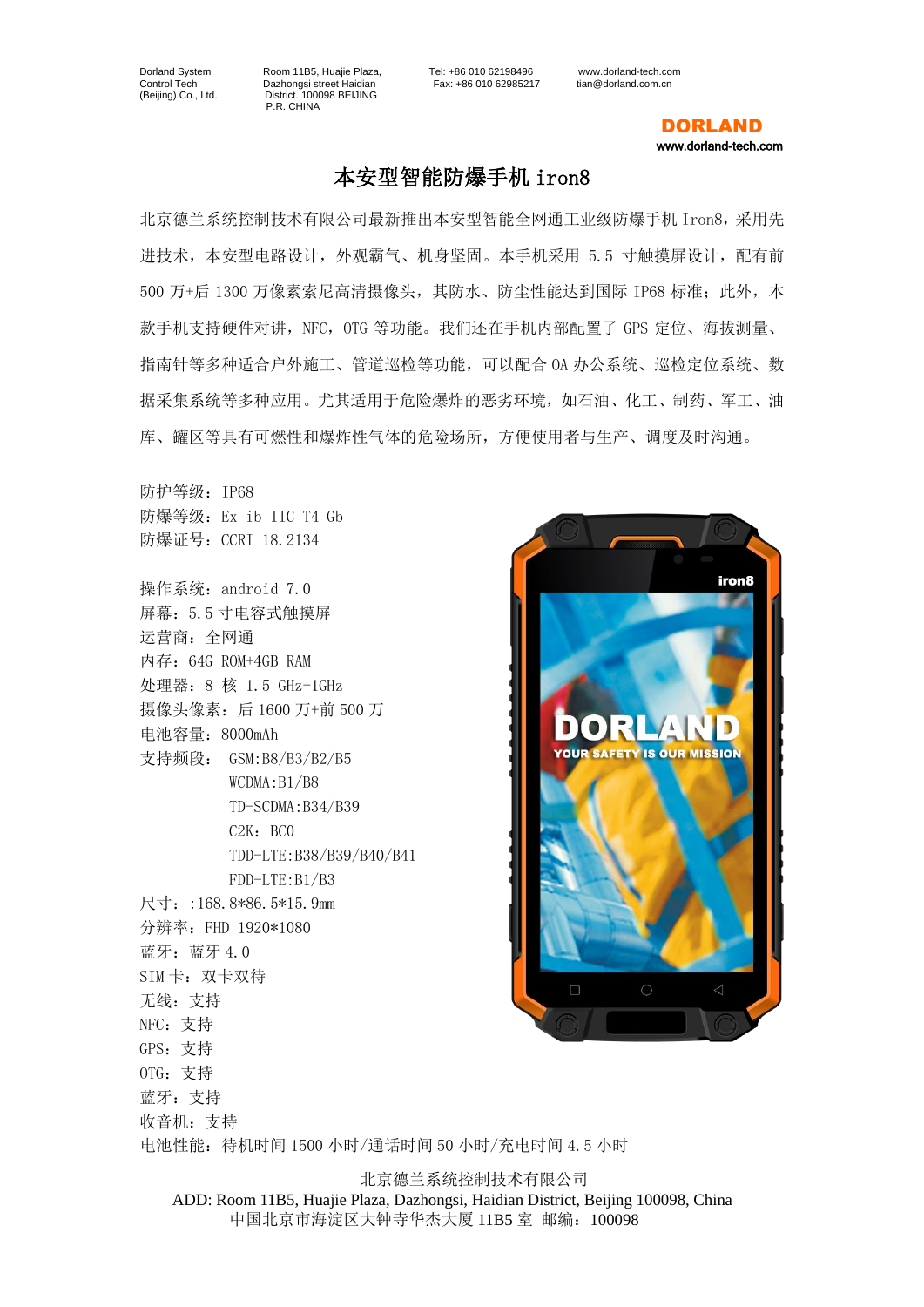Dorland System Room 11B5, Huajie Plaza, Tel: +86 010 62198496 www.dorland-tech.com Control Tech Dazhongsi street Haidian Fax: +86 010 62985217 tian@dorland.com.cn (Beijing) Co., Ltd. District. 100098 BEIJING P.R. CHINA

r.

## DORLAND

www.dorland-tech.com

存储卡:支持 Micro-SD 卡 感应器:重力/接近传感/环境光感应 陀螺仪/地磁/霍尔:支持 耳机接口: 3.5MM 手电筒:支持 标准配件:USB 数据线、充电器、说明书





iron8 德兰防爆智能手机